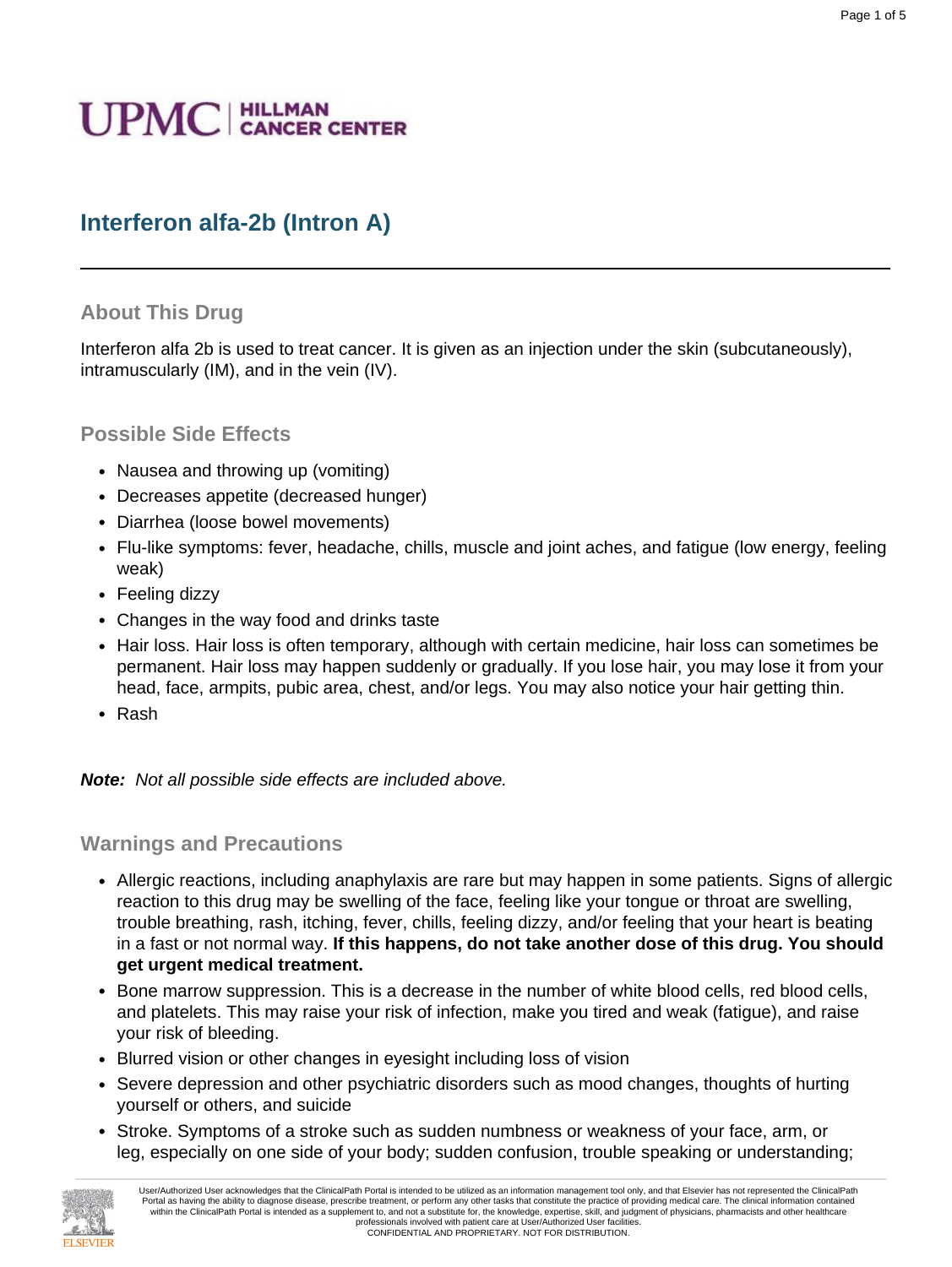sudden trouble seeing in one or both eyes; sudden trouble walking, feeling dizzy, loss of balance or coordination; or sudden bad headache with no known cause. **If you have any of these symptoms for 2 minutes, call 911.**

- Effects on the nerves are called peripheral neuropathy. You may feel numbness, tingling, or pain in your hands and feet. It may be hard for you to button your clothes, open jars, or walk as usual. The effect on the nerves may get worse with more doses of the drug. These effects get better in some people after the drug is stopped but it does not get better in all people.
- Dental and periodontal diseases
- Changes in the tissue of the heart. Some changes may happen that can cause your heart to have less ability to pump blood.
- Changes in your thyroid function
- Increase in your triglycerides
- Inflammation (swelling) of the lungs, which can be life-threatening. You may have a dry cough or trouble breathing.
- Changes in your liver function, which can cause liver failure and be life-threatening
- Interferon alfa-2b contains albumin, which is derived from human plasma and carries a very rare risk of transmitting infectious diseases.
- Risk of developing an autoimmune disease (disorder that causes inflammation) that in rare cases can be life-threatening such as rheumatoid arthritis, Raynaud's phenomenon and other diseases.

**Note:** Some of the side effects above are very rare. If you have concerns and/or questions, please discuss them with your medical team.

#### **How to Take Your Medication**

- Talk to your doctor, nurse and/or pharmacist for proper preparation, dosing and administration if you are self-injecting this medicine.
- **Missed dose:** If you miss a dose, contact your physician right away.
- **Handling:** Wash your hands after handling your medicine, your caretakers should not handle your medicine with bare hands and should wear latex gloves.
- This drug may be present in the saliva, tears, sweat, urine, stool, vomit, semen, and vaginal secretions. Talk to your doctor and/or your nurse about the necessary precautions to take during this time.
- **Storage:** Store this medicine in the refrigerator, between 36°F to 46°F (2°C to 8°C). Do not freeze. Discuss with your nurse or your doctor how to dispose of unused medicine/needles.

## **Treating Side Effects**

- Manage tiredness by pacing your activities for the day.
- Be sure to include periods of rest between energy-draining activities.
- If you are dizzy, get up slowly after sitting or lying.
- To decrease the risk of infection, wash your hands regularly.
- Avoid close contact with people who have a cold, the flu, or other infections.

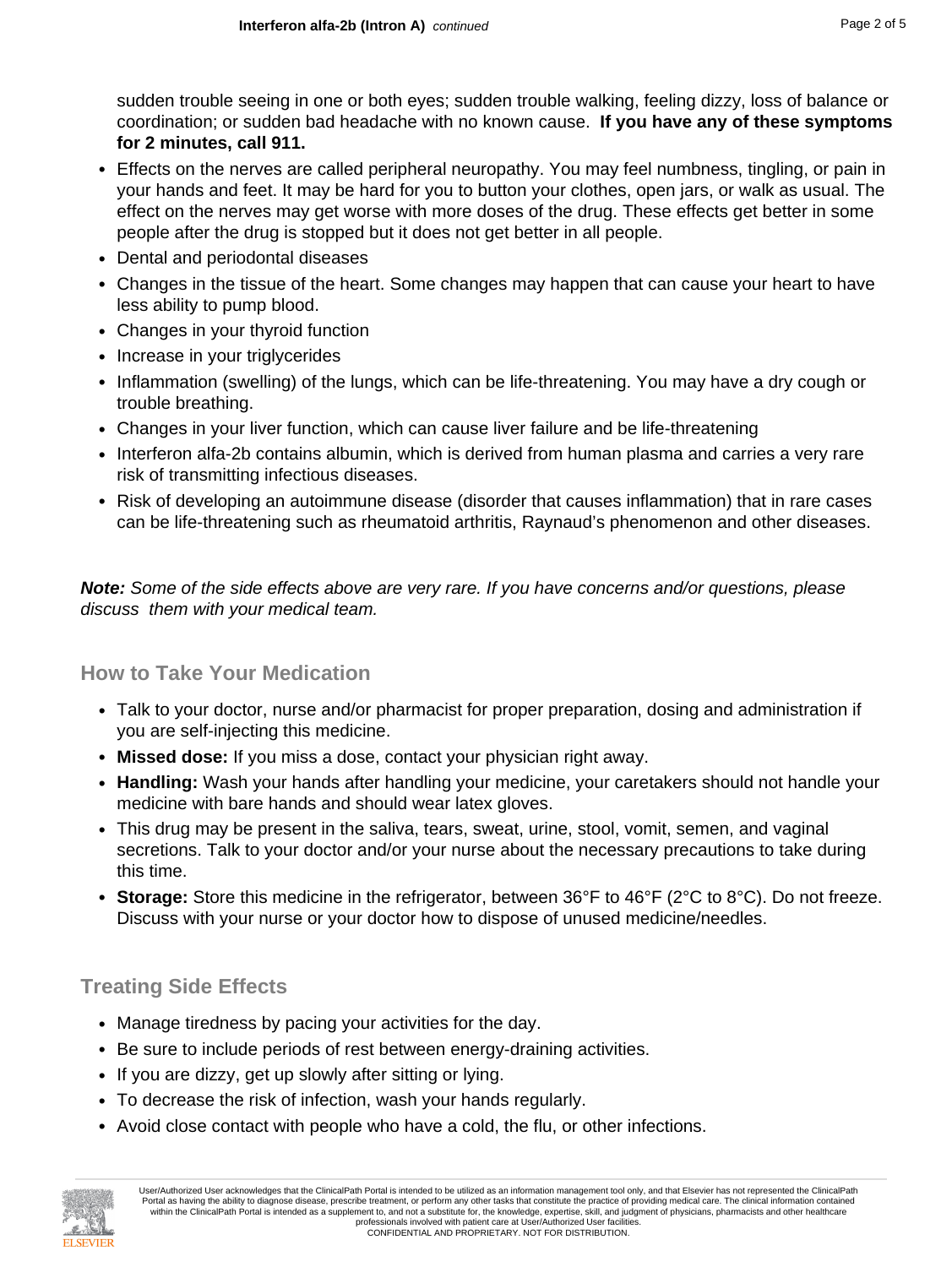- Take your temperature as your doctor or nurse tells you, and whenever you feel like you may have a fever.
- To help decrease the risk of bleeding, use a soft toothbrush. Check with your nurse before using dental floss.
- Be very careful when using knives or tools.
- Use an electric shaver instead of a razor.
- If you are feeling depressed, talk to your nurse or doctor about it.
- To help with decreased appetite, eat small, frequent meals. Eat foods high in calories and protein, such as meat, poultry, fish, dry beans, tofu, eggs, nuts, milk, yogurt, cheese, ice cream, pudding, and nutritional supplements.
- Consider using sauces and spices to increase taste. Daily exercise, with your doctor's approval, may increase your appetite.
- Drink plenty of fluids (a minimum of eight glasses per day is recommended).
- If you throw up or have loose bowel movements, you should drink more fluids so that you do not become dehydrated (lack of water in the body from losing too much fluid).
- To help with nausea and vomiting, eat small, frequent meals instead of three large meals a day. Choose foods and drinks that are at room temperature. Ask your nurse or doctor about other helpful tips and medicine that is available to help stop or lessen these symptoms.
- If you have diarrhea, eat low-fiber foods that are high in protein and calories and avoid foods that can irritate your digestive tracts or lead to cramping.
- Ask your nurse or doctor about medicine that can lessen or stop your diarrhea.
- Taking good care of your mouth may help food taste better and improve your appetite.
- Sugar-free hard candies and chewing gum can keep your mouth moist.
- To help prevent periodontal disease, brush your teeth twice a day and have regular dental examination.
- If you have numbness and tingling in your hands and feet, be careful when cooking, walking, and handling sharp objects and hot liquids.
- To help with hair loss, wash with a mild shampoo and avoid washing your hair every day.
- Avoid rubbing your scalp, pat your hair or scalp dry.
- Avoid coloring your hair.
- Limit your use of hair spray, electric curlers, blow dryers, and curling irons.
- If you are interested in getting a wig, talk to your nurse. You can also call the American Cancer Society at 800-ACS-2345 to find out information about the "Look Good, Feel Better" program close to where you live. It is a free program where women getting chemotherapy can learn about wigs, turbans and scarves as well as makeup techniques and skin and nail care.
- If you get a rash do not put anything on it unless your doctor or nurse says you may. Keep the area around the rash clean and dry. Ask your doctor for medicine if your rash bothers you.

#### **Food and Drug Interactions**

- There are no known interactions of interferon alfa-2b with food.
- This drug may interact with other medicines. Tell your doctor and pharmacist about all the prescription and over-the-counter medicines and dietary supplements (vitamins, minerals, herbs and others) that you are taking at this time. Also, check with your doctor or pharmacist before

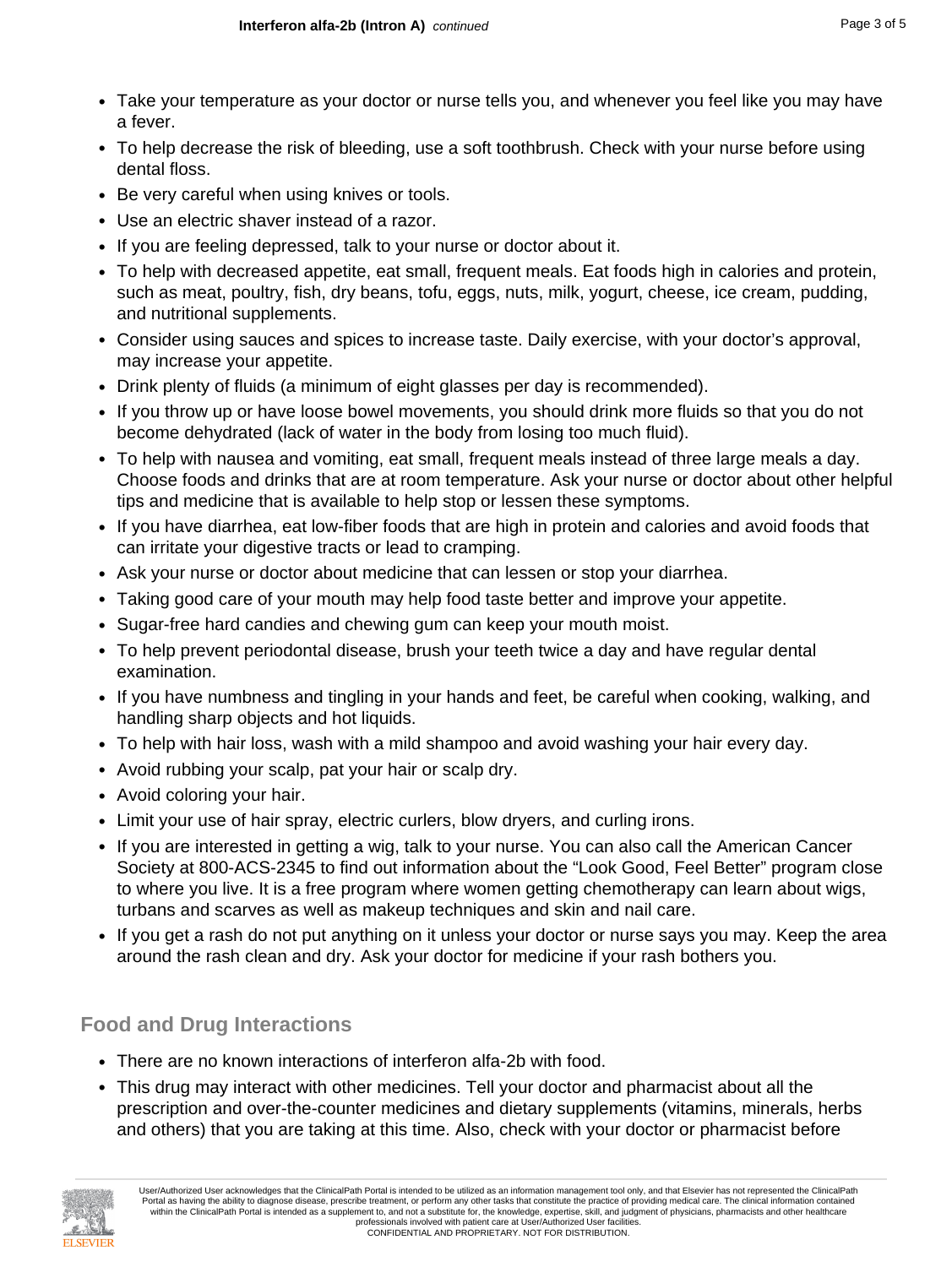starting any new prescription or over-the-counter medicines, or dietary supplements to make sure that there are no interactions.

# **When to Call the Doctor**

Call your doctor or nurse if you have any of these symptoms and/or any new or unusual symptoms:

- Fever of 100.4° F (38° C) or higher
- Chills
- Tiredness that interferes with your daily activities
- Blurred vision or other changes in eyesight
- Feeling that your heart is beating in a fast or not normal way (palpitations)
- Feeling dizzy or lightheaded
- Easy bleeding or bruising
- Pain in your chest
- Cough
- Wheezing and/or trouble breathing
- Nausea that stops you from eating or drinking and/or is not relieved by prescribed medicines
- Throwing up more than 3 times a day
- Numbness, tingling, or pain in your hands and feet
- Lasting loss of appetite or rapid weight loss of five pounds in a week
- Diarrhea, 4 times in one day or diarrhea with lack of strength or a feeling of being dizzy
- Lose interest in your daily activities that you used to enjoy and feeling this way every day, and/or you feel hopelessness
- Severe mood changes, unusual thoughts, thoughts of hurting yourself and/or others
- Signs of possible liver problems: dark urine, pale bowel movements, bad stomach pain, feeling very tired and weak, unusual itching, or yellowing of the eyes or skin
- Signs of allergic reaction: swelling of the face, feeling like your tongue or throat are swelling, trouble breathing, rash, itching, fever, chills, feeling dizzy, and/or feeling that your heart is beating in a fast or not normal way. **If this happens, call 911 for emergency care.**
- While you are getting this drug, please tell your nurse right away if you have any pain, redness, or swelling at the site of the IV infusion
- Symptoms of a stroke such as sudden numbness or weakness of your face, arm, or leg, especially on one side of your body; sudden confusion, trouble speaking or understanding; sudden trouble seeing in one or both eyes; sudden trouble walking, feeling dizzy, loss of balance or coordination; or sudden bad headache with no known cause. **If you have any of these symptoms for 2 minutes, call 911.**
- Flu-like symptoms: fever, headache, chills, muscle and joint aches, and fatigue (low energy, feeling weak)
- Unexplained weight gain
- New rash and/or itching
- Rash that is not relieved by prescribed medicines
- Any change in a pre-existing auto-immune or inflammatory condition



User/Authorized User acknowledges that the ClinicalPath Portal is intended to be utilized as an information management tool only, and that Elsevier has not represented the ClinicalPath Portal as having the ability to diagnose disease, prescribe treatment, or perform any other tasks that constitute the practice of providing medical care. The clinical information contained within the ClinicalPath Portal is intended as a supplement to, and not a substitute for, the knowledge, expertise, skill, and judgment of physicians, pharmacists and other healthcare professionals involved with patient care at User/Authorized User facilities. CONFIDENTIAL AND PROPRIETARY. NOT FOR DISTRIBUTION.